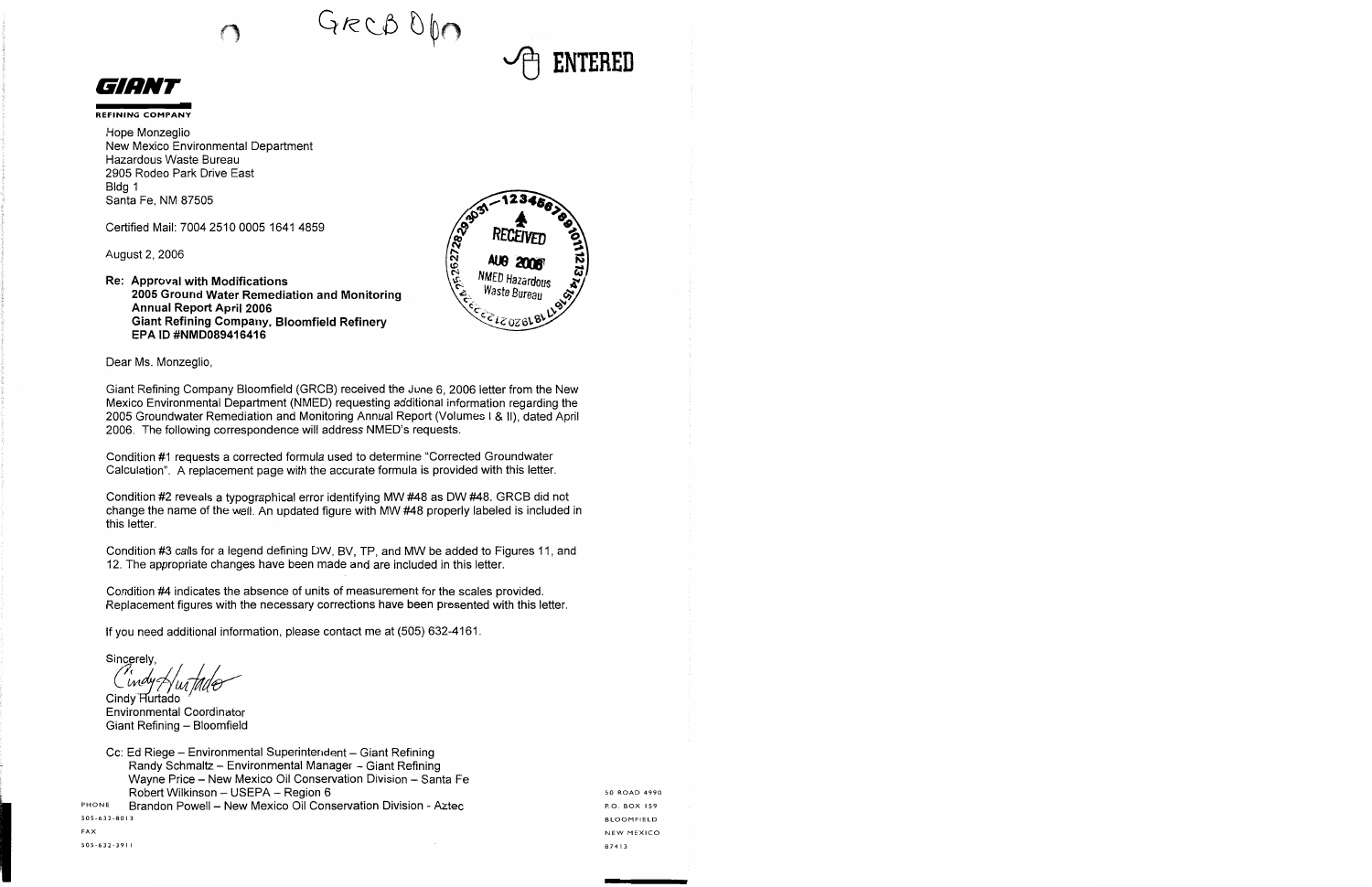## **Groundwater Elevation Information**

All Monitoring Wells, Recovery Wells, Observation Wells, and Collections Wells were resurveyed in February 2006. All Measuring Point Elevations were updated with the 2006 survey for this report.

The following equations were used to calculate "Corrected Groundwater Elevation":

## (1) Separate Phase Hydrocarbon not detected= MPE-DTW

(2) Separate Phase Hydrocarbon detected=  $MPE - [DTW+0.8 (DTW - DTP)]$ 

Separate Phase Hydrocarbon Thickness = DTW - DTP

MPE = Measuring Point Elevation DTW = Depth to Water DTP = Dept to Product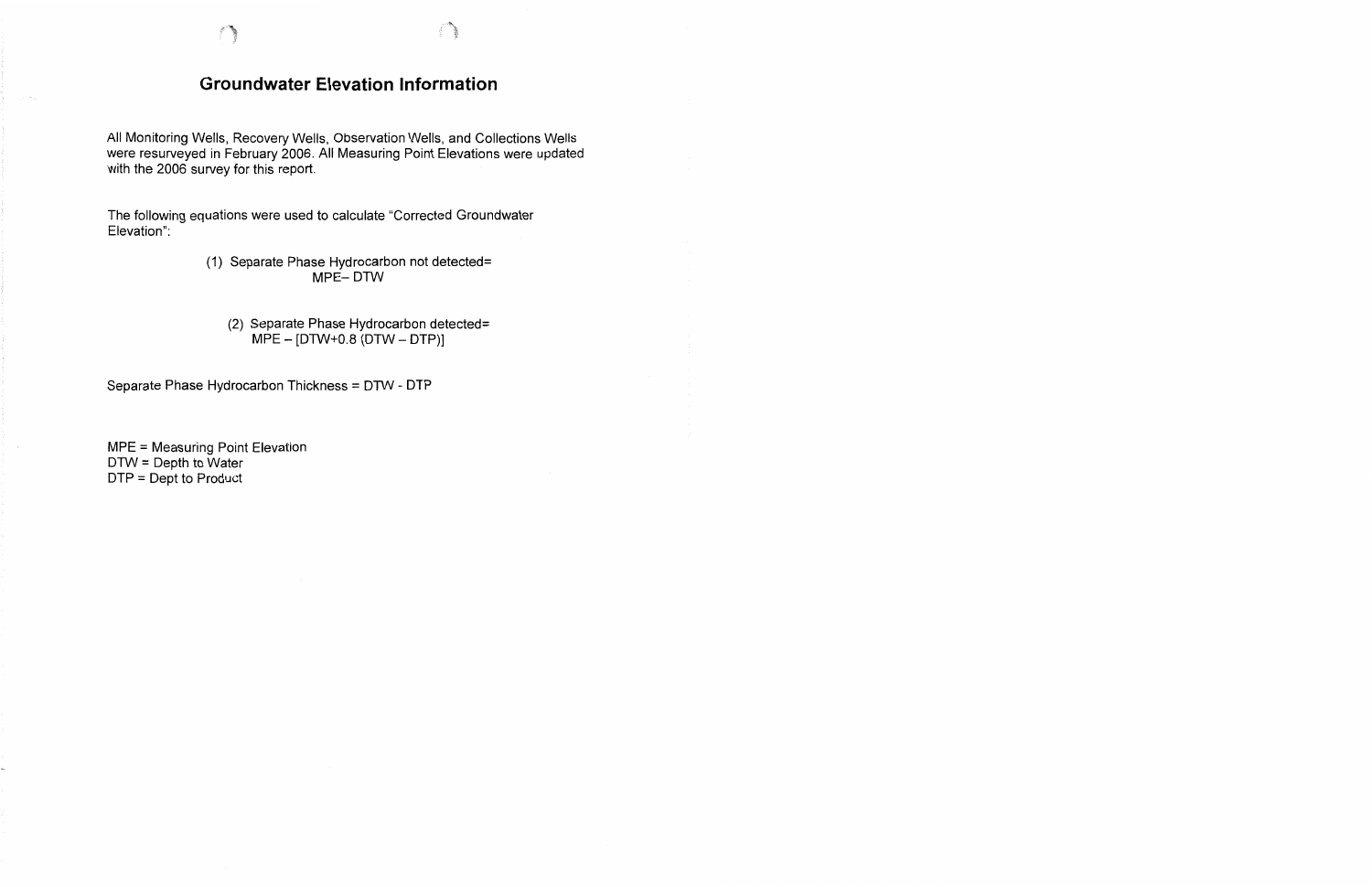